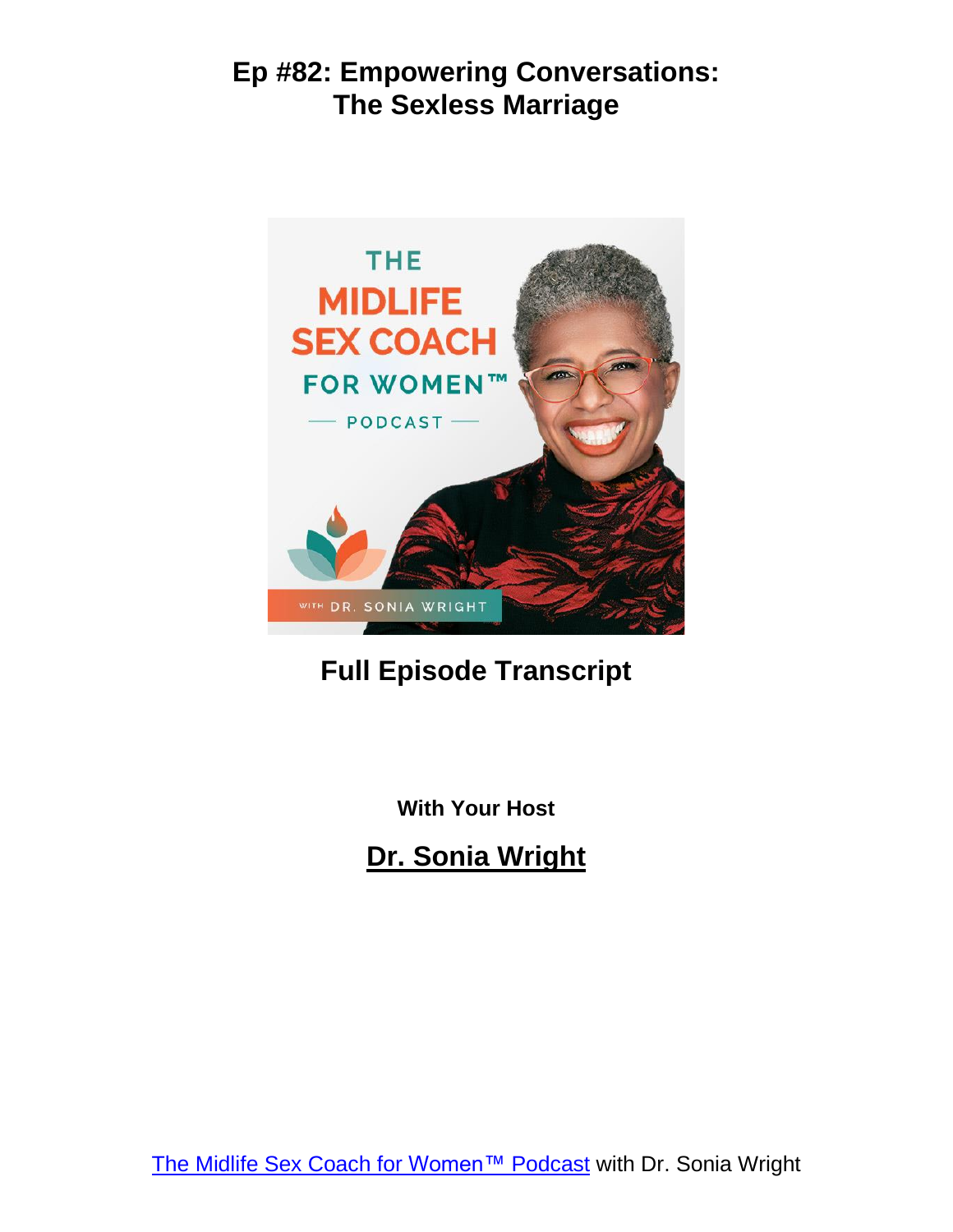You are listening to *The Midlife Sex Coach for Women™ Podcast* episode 82.

Welcome to *The Midlife Sex Coach for Women™ Podcast*, the only show that combines a fun personality, medical knowledge, sexual counseling, and life coaching together. To create unique sex coaching that helps busy women awaken their libidos, address intimacy issues, and learn how to express their sexuality for the rest of their days. Here is your host, certified life coach and sexual counselor, Dr. Sonia Wright.

Hello, hello, hello, Diamonds. How are you all doing today? It is Dr. Sonia and this week I have Coach Donna with me. You know how we love to have these empowering conversations. And after I did episode 81 I was like, "You know what? Donna and I need to have a conversation about the sexless marriage and everything that goes into it." All the emotions, the feelings, the thoughts. Everything that's led up to the sexless marriage and what is happening right now in the sexless marriage.

As I said previously if you're not having sex at all and maybe less than 10 times a year and you're fine with that and your partner or partners are fine with that, then there is no problem here. You don't have to label this in any way or have negative connotations associated with it. But if it is something that you would like to improve, or change the situation, or you want more intimacy in your life and you find yourself in the sexless marriage or sexless relationship situation then let's talk about it today.

So last week the big hairy sexless marriage and all its friends came for a visit and filled up the entire couch. And I talked a little bit about the different emotions that go on and what happens in a sexless marriage. And I just wanted to bounce ideas off of Coach Donna because she's so smart and amazing. So, Coach Donna, welcome.

**Donna:** Hey, thank you. It is a delight to be here. I love, love, love having these visits with you. Thank you for having me.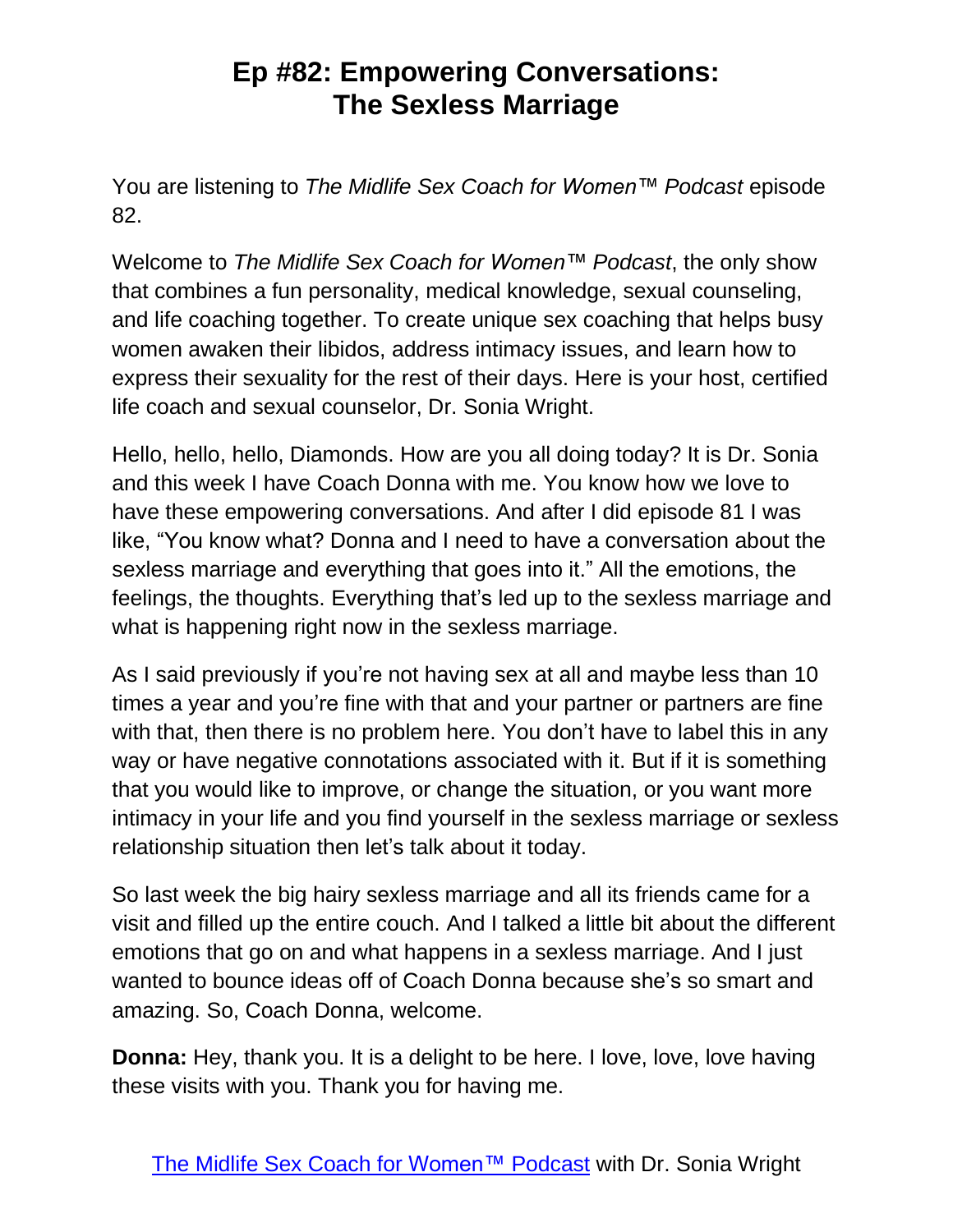**Sonia:** Well, thank you for coming and talking about the hairy beast, the sexless marriage.

**Donna:** And by the way, that's a really big couch. I'm just saying. To have all of these big hairy beasts on there, taking up the couch, it's a big, big couch.

**Sonia:** I had in my mind when I was thinking about, I had the sexless marriage with the big hairy beast sitting on one side of the sofa. And then yes, all the other ones. But they're kind of little versions of the hairy beast with labels on them. So that's kind of what I was thinking of.

**Donna:** And I need to think about this. That's quite a visual, yeah, I can see that.

**Sonia:** Okay, yeah, so we had this visit from the hairy beast and friends. And just talking about the sexless marriage and all the different aspects of it. And so yeah, I was just thinking, from me, I think of the sexless marriage, it's more than the loss of sex. It's the loss of intimacy. You may have a great relationship, you may be with your best friend but you're kind of in a roommate situation.

Or the relationship could be such that you haven't talked in years. You can't stand to look at each other. And that's what you're dealing with for the relationship. So that's why I say deal and heal or actually feel, deal and heal.

**Donna:** True, that's really good.

**Sonia:** But somewhere around there you have to look at the relationship and say, "Is this worth saving? Do you want to be in this relationship?" And really get honest with yourself and honest with your partner. Because if a woman comes to me and she's saying, "We're not having sex and I'm trying to improve this relationship." And I'm like, "Okay, well, let's talk about this. How do you feel about your partner?" And they're like, "I hate their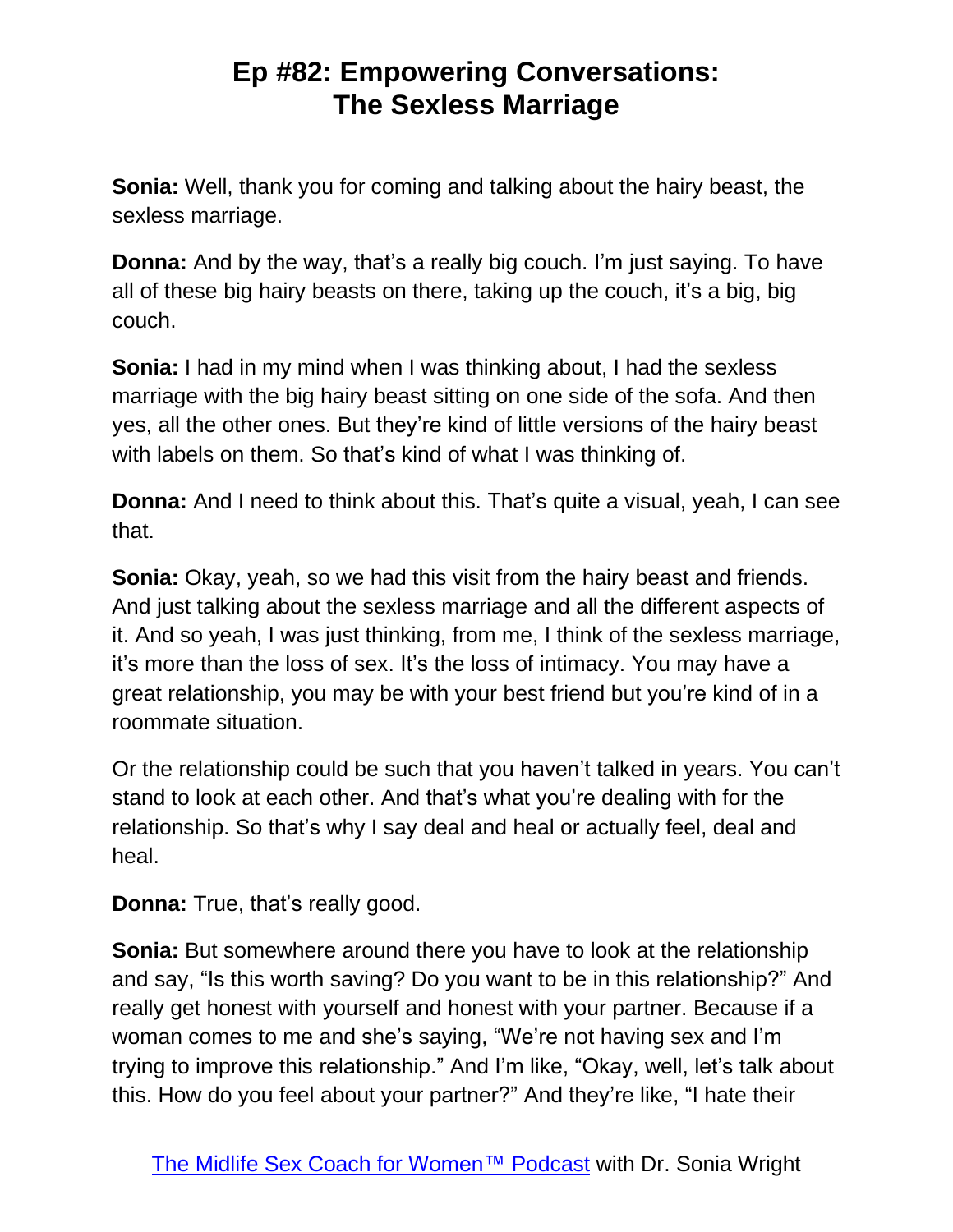guts." I'm like, "I don't think I'm going to be able to help the situation." You really need to look at do you want to touch and be touched with this person?

If you hate their guts, do you want to stay in this marriage? So that's always the first question. Do you want to stay in this marriage? Is this marriage worth saving or are you better off separating, leading your own lives and finding joy and of course still working on? I talked a lot about the sexless relationship because I ended up in sexless relationships. And I realized the common denominator was myself. So even though I was out of the relationship I still felt that I needed to do the work. So, I'm not saying don't do the work because you bring yourself into the next relationship.

But do look and see if you value the relationship to begin with. What do you think, Donna?

**Donna:** I agree. I think there – and actually I've coached individuals who interpret, and it's fascinating when it can be either way. I think we stereotypically look at men who feel rejected because the woman in the relationship is not as interested in sex. But we have, I'm sure you do, I've had clients who they feel rejected. And how this all comes around is that snowballs into the disconnect, the lack of communication, the lack of connection and then that just is like a wedge that drives in and creates that divide.

And it gets interpreted as really not liking the other person, or I can't stand to be around them, or I'm not attracted to them. And then that interpretation gets adopted as a belief. When I've worked with individuals we kind of got into that a little bit as to the reason they came for the session was to talk about sex and their sex life. But we have to go back several steps to figure out, what is it that has led to you not being attracted to this individual? And what drew you to them in the first place, what has changed? Absolutely I do agree.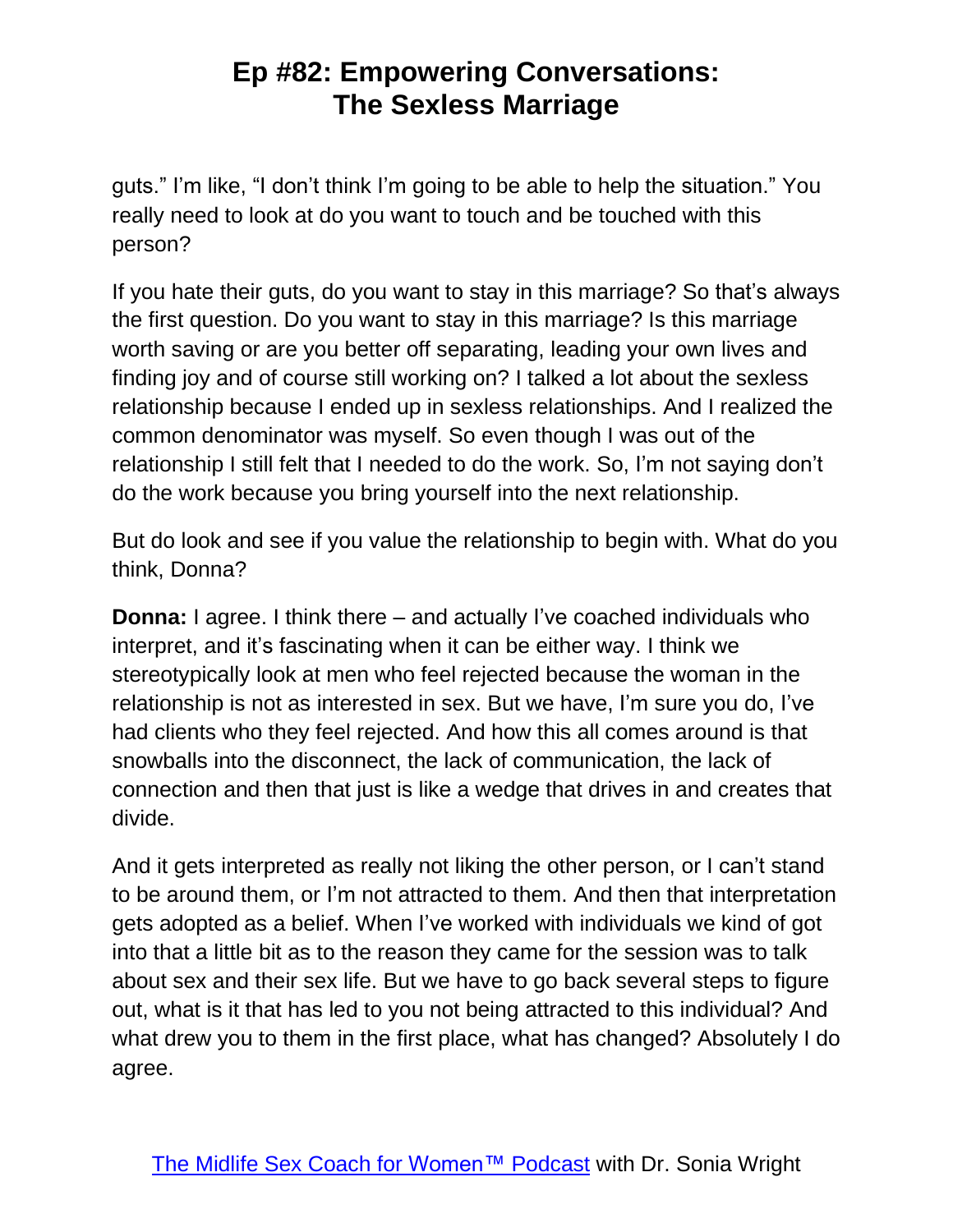And even as a person of faith, I can imagine people might even kind of be blown away a bit. But I agree that you need to assess the relationship and figure out if this is something that is serving you and serving the other person well. I am in favor of doing the work to be the best version of yourself and then decide if it's still not working for you. Because just like you described, you're going to take you into every relationship after that.

And the downfall of thinking that the results I'm getting are because somebody else is a certain way or is not a certain way and I just need a different person who is a different way is, I think, generally a myth. And just sets us up for repeating the same process always within the framework of safety. If somebody is abusive that's a whole different ballgame. Run, don't walk.

**Sonia:** Yeah. And you can still do the work and decide to leave. But I think that that is an important point, when you say that you do take yourself with you. And if you blame other people for the issues, when you lose your power, then say it's because of that person's problem and blah, blah, blah, that we're not having any sexual intimacy. And so, you're losing your power. So even in that context you can be like, "Well, what is it that I do have control over? What are my values? What do I want with this situation?"

But you're right that a lot of times there's a sexless marriage and it does involve two people but it may be the case of mismatched libido and things like that. But I have, I'd say 20% of women come to me and they're saying, "I would like more sex. I'm not getting intimacy in my relationship from my partner." And it's almost like that, the partner has checked out. And if it's a male partner, obviously the testosterone levels and things like that. But erectile dysfunction could be a part of it, stress.

There's a lot of reasons under there but it is interesting that I'd say about one in five of my clients does in fact come to me and say that they want sex for some reason. And very often it's hard to pin down if they happen to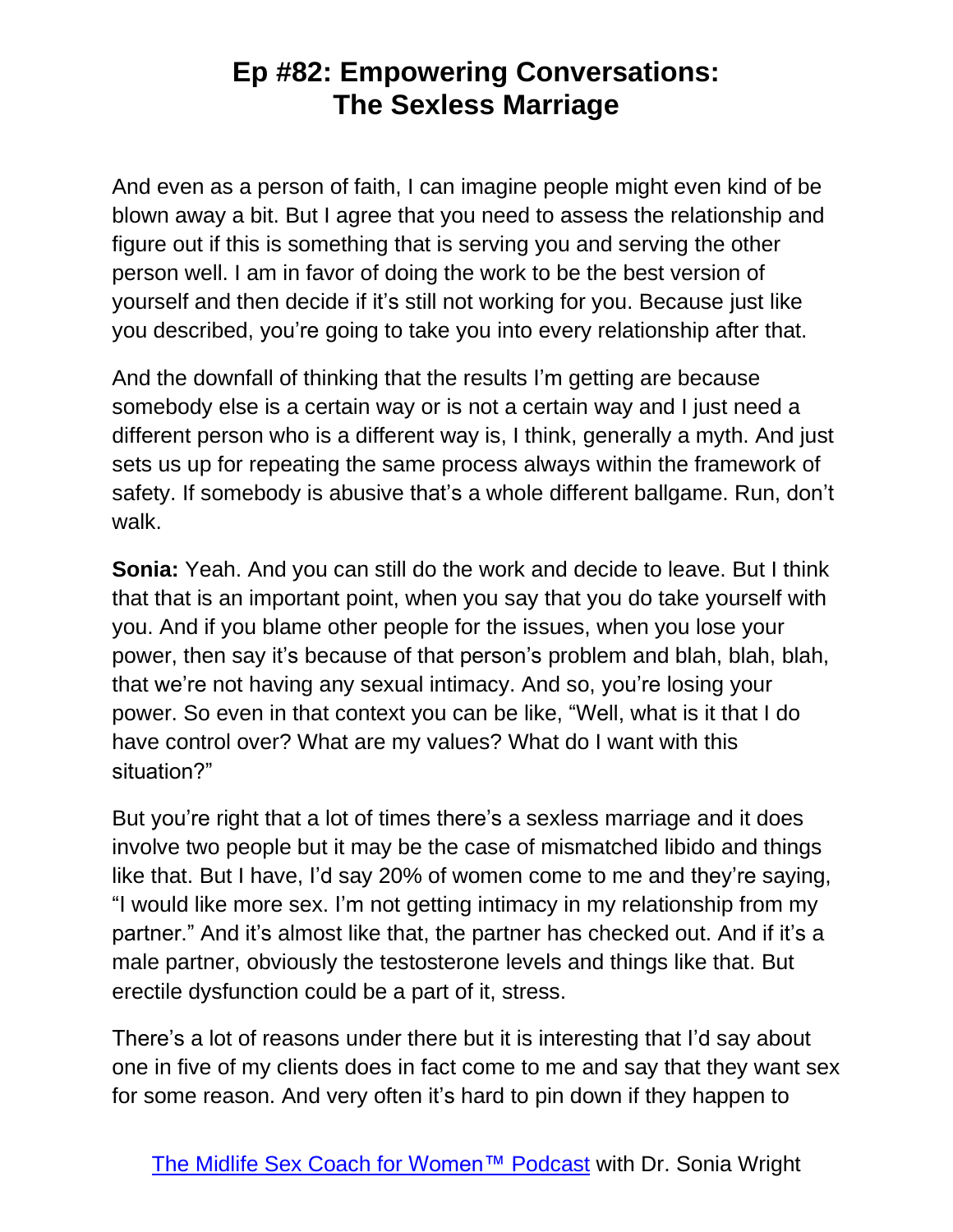have a male partner, a partner that has a penis, it's hard to get them to talk about it and to find out exactly what's going on. And they resort to a lot of anger as opposed to having a discussion as to why sex is not happening.

Because I think that for people that identify as male and are penis owners, and/or are penis owners. There's a lot of identity tied up in sexuality for men. The way our society says that men have to be around sex and sexuality, and erections, and penis, it's almost like they are their sex.

**Donna:** They are their penis.

**Sonia:** They are their penis.

**Donna:** And if the penis is them they are their penis.

**Sonia:** Yeah, or they're having sexual difficulties. It's really a hit to their manhood to who they are.

**Donna:** Identity.

**Sonia:** Their identity, exactly. And so, I think that it's even harder for them to discuss the issues than it is for people that identify as being a woman. Alright, so we have this list. So, the door opens and in comes the hairy beast. And we actually are going to talk about it. And I have mentioned that I have helped several women and couples with this situation to get back to, and if you go back to one of my earlier episodes, interviews with Didi. She was actually in a sexless relationship for five years and with her in her 70s and got that back up and running.

So, it doesn't matter about your age, your race, how long you've been in a relationship. It doesn't matter, sexual orientation, for lesbians, they call it the lesbian deathbed. Everybody has a different name for it. But the sexless relationship is what we're talking about. So, in comes the hairy beast, I haven't had sex at all in the last 12 months or maybe a couple of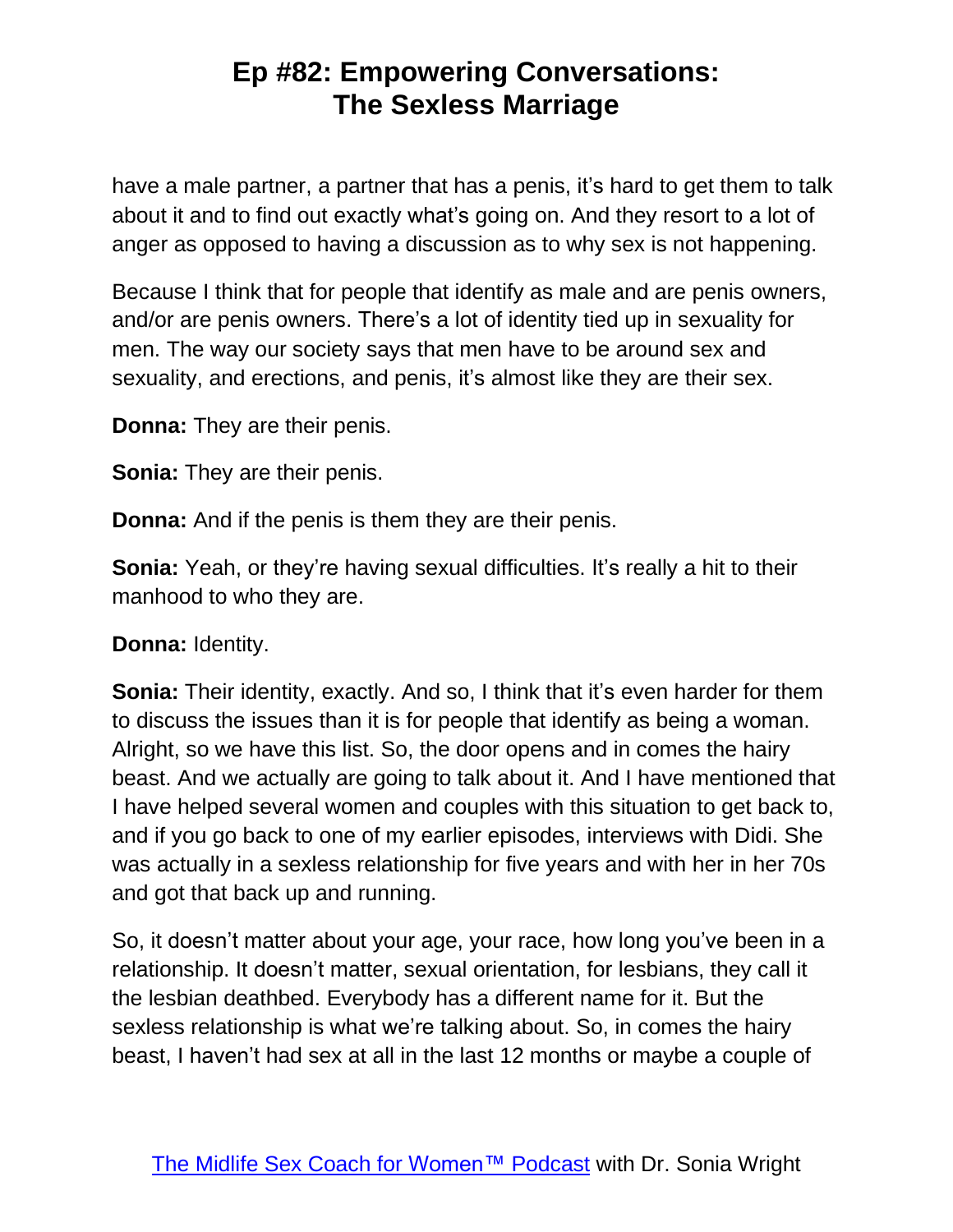times in the last 12 months. But then you're surprised that there's all these other friends that come in with them.

So, shame, let's talk a little bit about shame because I think that shame is the hardest thing for people to admit to and to deal with in order to get the help that they need.

**Donna:** I agree. And the thing about this list is it is what we make the lack of sex mean. I think it's important to pre-frame that because then we can also, we have control over what we make it mean. And about shame, the beautiful thing about shame is it can't live in the light. Shame requires silence, and darkness, and pushing things under the rug. And so, if you follow the suggestions even from podcast 79, the sexless relationship and the many reasons why. And you start out with communication.

So, if you will communicate, start talking about it then the shame will fall away. It can fall away by bringing it out into the light. And as you then you realize why it exists, what gave it life to begin with. And then we could stop feeding that.

**Sonia:** Right. And also, we had a separate episode where shame just came for a visit. And talking to shame realized that it was a form of protecting us. It's an extreme form of protecting us. It was kind of yelling louder, and louder, and louder trying to get us to understand that something wasn't right, and to be aware of it, and to try to protect ourselves. And when we are able to listen to what shame said, it's just like you said, it comes into the light. We listen to what it has to tell us and then it calms down and then we can actually deal with the situation overall.

**Donna:** Yeah. Literally step one, you were talking about deal and heal and you touched base on that. And so, dealing with it, acknowledging that it's there. Acknowledging that sex has left the relationship, left the marriage. And so, as you acknowledge then you bring it to light. And you can then start processing it. I get the mental image of a turtle withdrawing into its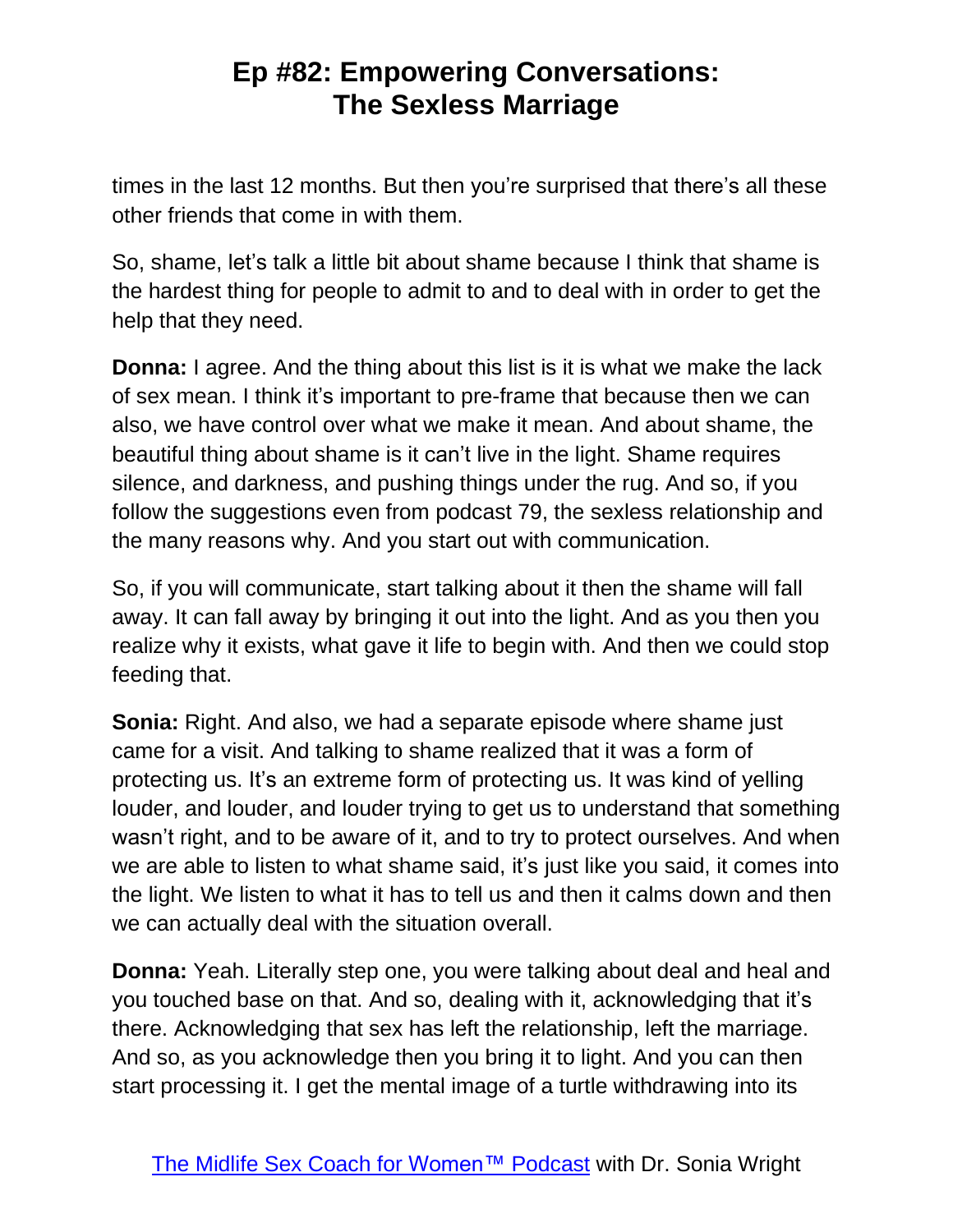shell because it's about protection. But honestly, then the wall that we build with shame also keeps a lot of what we want out.

**Sonia:** Yeah. And it's interesting that there's this connection between different things. The shame and then there's embarrassment. Embarrassment I kind of think of a lighter version of shame. If we don't deal with the embarrassment then it goes into this deeper layer of shame. And maybe it started initially with confusion, and rejection, and those type of things. And so, what we are talking about with these people that are coming to visit or these feelings that are coming to visit are just layers.

If we continue to ignore things and that's part of the avoidance tactic. And the buffering tactic when we're off buying stuff online, or eating donuts. I don't know why I always put buffering with eating donuts but I do.

**Donna:** [Inaudible] buffering. I don't know, the voice just comes out.

**Sonia:** At the time that we're recording this you haven't heard episode 81 yet. But I use all these different voices for the difficult things. I don't know if it's just crazy and silly. [Crosstalk]. So, there's the donut that we're eating. There's the shopping online. There's the binge watching Netflix. There's so many ways in our society in this day and age to be able to do the avoidance thing. But with avoidance we need to recognize that when we're choosing avoidance we're also choosing that we are on a path to making something a more serious problem than it has been.

**Donna:** When I looked at these visitors, if you will, and their friends I thought about dominos, not pizza, or buffering with pizza. No. I thought about dominos and not even the game but how do you set them up so you can push one and the rest fall. These are connected. They touch each other.

**Sonia:** You're so smart. How did you get so smart?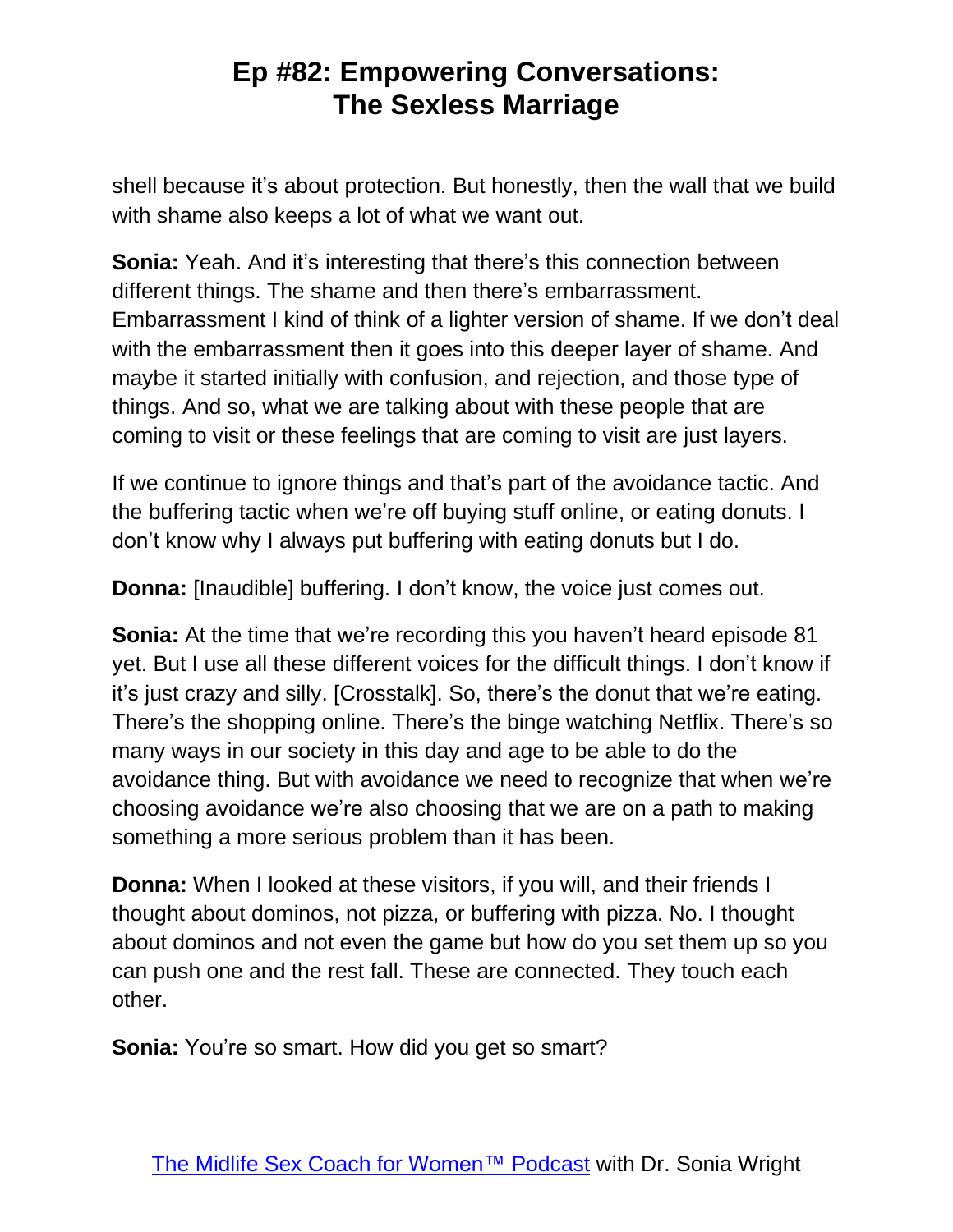**Donna:** I don't know. I hang around with really brilliant friends. They say, the five people you hang out with, so I'm doing something right today. I would be curious about the questions we ask ourselves and what the answers lead us to. So, you touched on embarrassment kind of being a lighter form of shame. What question are we asking ourselves that would lead to embarrassment or shame such as are we asking ourselves things like, what is wrong with me? What am I not doing? What do I need to be so he or she would be attracted to me?

Yeah, again, what have I done wrong? What do I need to do better? All of those things will lead you to criticism and judgment. And now the dominos are falling. It just takes the flick of the first one and they go.

**Sonia:** It's kind of interesting, when you say that I have this vision of the dominos falling. And maybe confusion, embarrassment leading to shame. But it's on this path that's paved with the criticism and the judgment.

#### **Donna:** Exactly.

**Sonia:** Yeah. It's that path that it needs to take in order to get there. And I like that you say one of the questions that I'm asking myself. I am also drawn to, what are the questions that I'm not asking myself to go from that place of just embarrassment to shame. As opposed to, okay, what would make this better? How can I have a better understanding of what's happening? Okay, I'm feeling embarrassment, what do I need to do to address this issue now so it doesn't become shame?

Those type of things. What do I need to forgive myself for? What do I need to communicate and talk about? Those are the questions that are not being asked that are also leading to the shame because we're going into the avoidance mode.

**Donna:** Yeah. And the thing, I'll start with a little psychology here which I am not a psychologist or a psychiatrist, just a disclaimer. But the concept of a gestalt, meaning early in life we had an initial experience that created a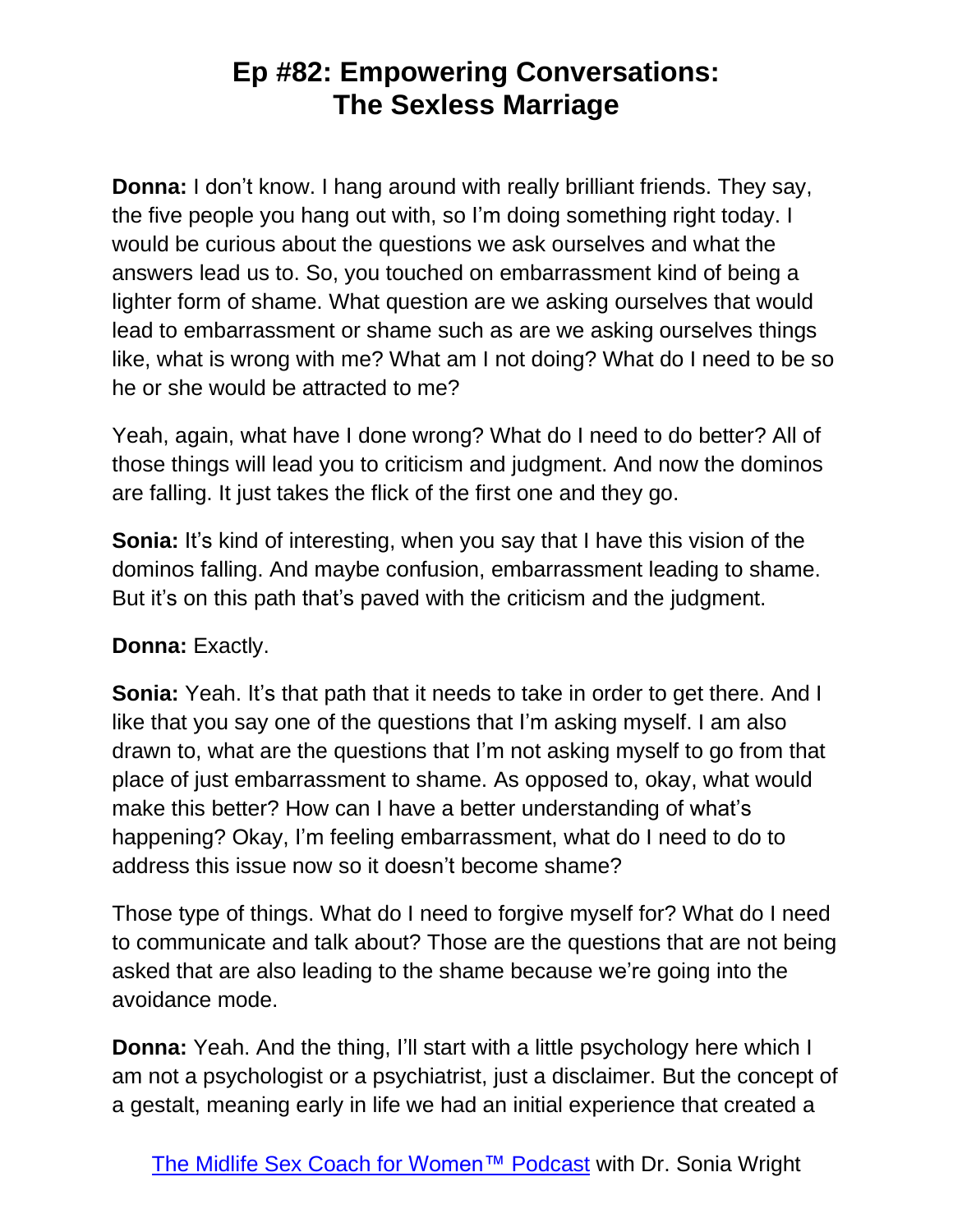particular type of response and a particular type of sensation in our body. And we may have named that shame, or embarrassment, or whatever. And then when you go on to have subsequent events that have a similar sensation or response we tend to group them by that significant emotional response that we have.

So now we are 30s, 40s, 60s, 70s in a sexless relationship dealing with embarrassment and shame which for many might be of the same gestalt. But you're not dealing with the emotional response of the embarrassment or the shame that you're in that moment. You pull with it all the other experiences that have a similar emotional response from as long as you – and that's another conversation. But along that entire gestalt, let's say that, along that entire gestalt which began before you even could consciously process it.

**Sonia:** Yeah. And I usually say, if it's the case that you're having a severe reaction to something, a severe emotional reaction to something that then happened you are probably pulling in a lot of stuff from the past and it's not just what's happening right now. It may be your body saying, "I am not safe, I am really not safe here."

So, if you're having a startled reaction in some way recognize that you are probably reliving or something that happened in the past. And that you may need to revisit that and find out where the lack of safety began and how it's impacting what's happening right now. So yeah, that's really good. Alright, let's go back to our list and see what we've got on this list.

Okay, so let's see, I have this kind of. Okay, so we talked about when intimacy goes communication and connection also go. And so, I've put communication as the moderator for the panel discussion in my last episode. Because I feel it is necessary for everything. It's the glue that holds it all together, the communication has to be there. So, before the touch can come back the communication has to be there. And I always say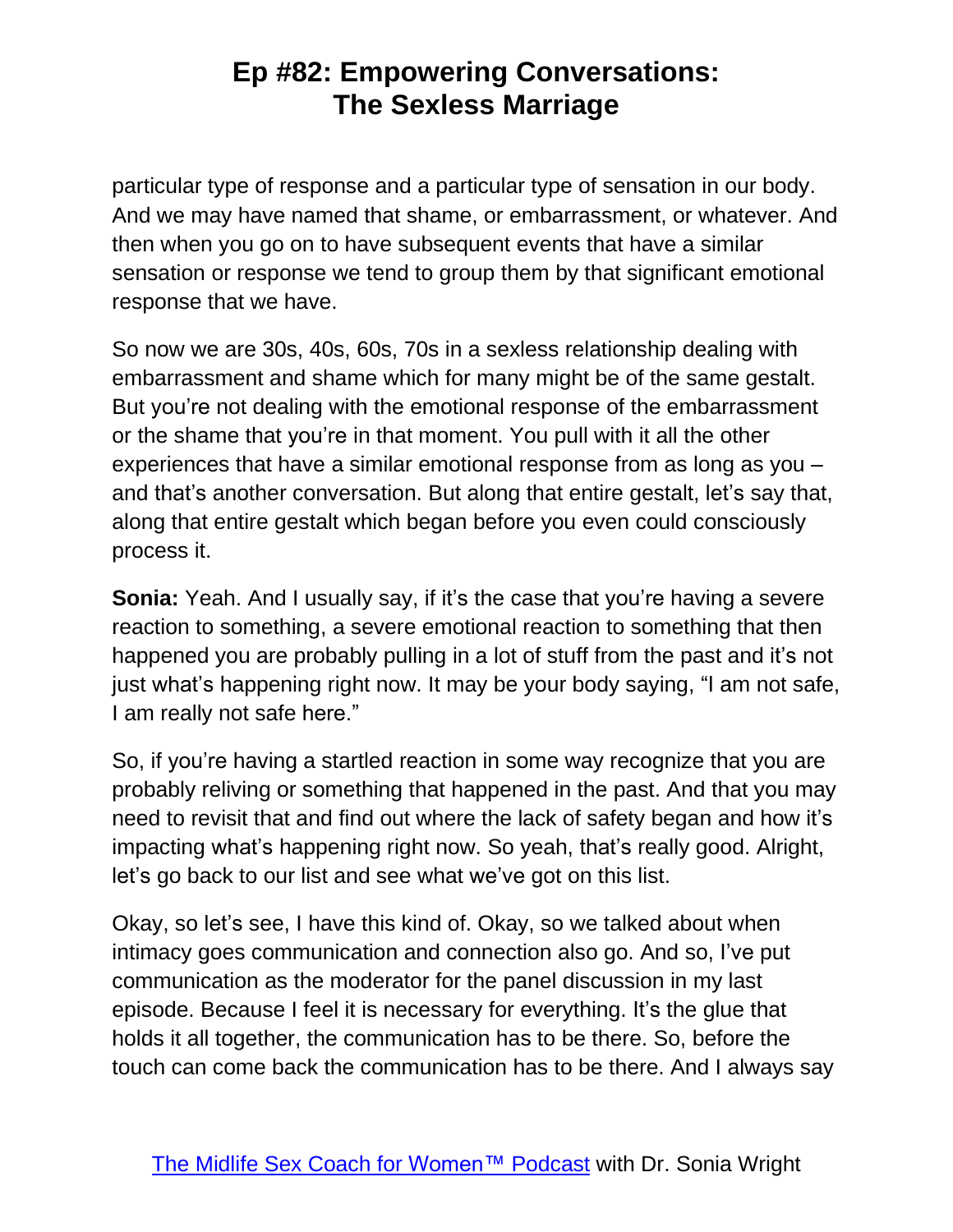that if you're looking for sexual intimacy it's built on intimacy, overall intimacy in the relationship.

And overall intimacy in the relationship is built on communication. If it's the case that you are living with your best friend like a roommate, do not despair because that means the communication is still there. And the intimacy overall, the relationship is there. And now it's the time to add back in the touch. And that definitely will require communication but at least the foundation of the communication and the overall intimacy in the relationship have been preserved. And so that's a really good place to start. If you find that it's all broken down then focus on the communication first.

You can't, if you don't have the communication you can't expect to add in touch and it to go very well.

**Donna:** Yeah. I think the connection, I encourage people to rebuild, revisit the connection that they have. And connection can just be synonymous with intimacy. But the connection that they have outside of sexual intimacy is going to be reflected, I believe, largely within the sexual intimacy, the sexual relationship. And so, if they're not well connected, if they're avoiding, if they're kind of barely talking and barely connecting then you're going to barely touch.

And so, it's difficult to expect, and I think it's an unrealistic expectation that we're going to go from kind of, I don't even want to look at this person to, okay, now let's get it on. A man's mind might be able to do that. But I think at least stereotypically a woman's mind doesn't make that leap very well at all to go from we're more crackpot, we want more relationship, we want more connection. And so, to not be very well connected, to not have much emotional intimacy outside of the bedroom can make it difficult inside the bedroom.

**Sonia:** Yeah. And I was going to say, so in terms of stereotypical men versus women we also have to look at how society has trained us. Society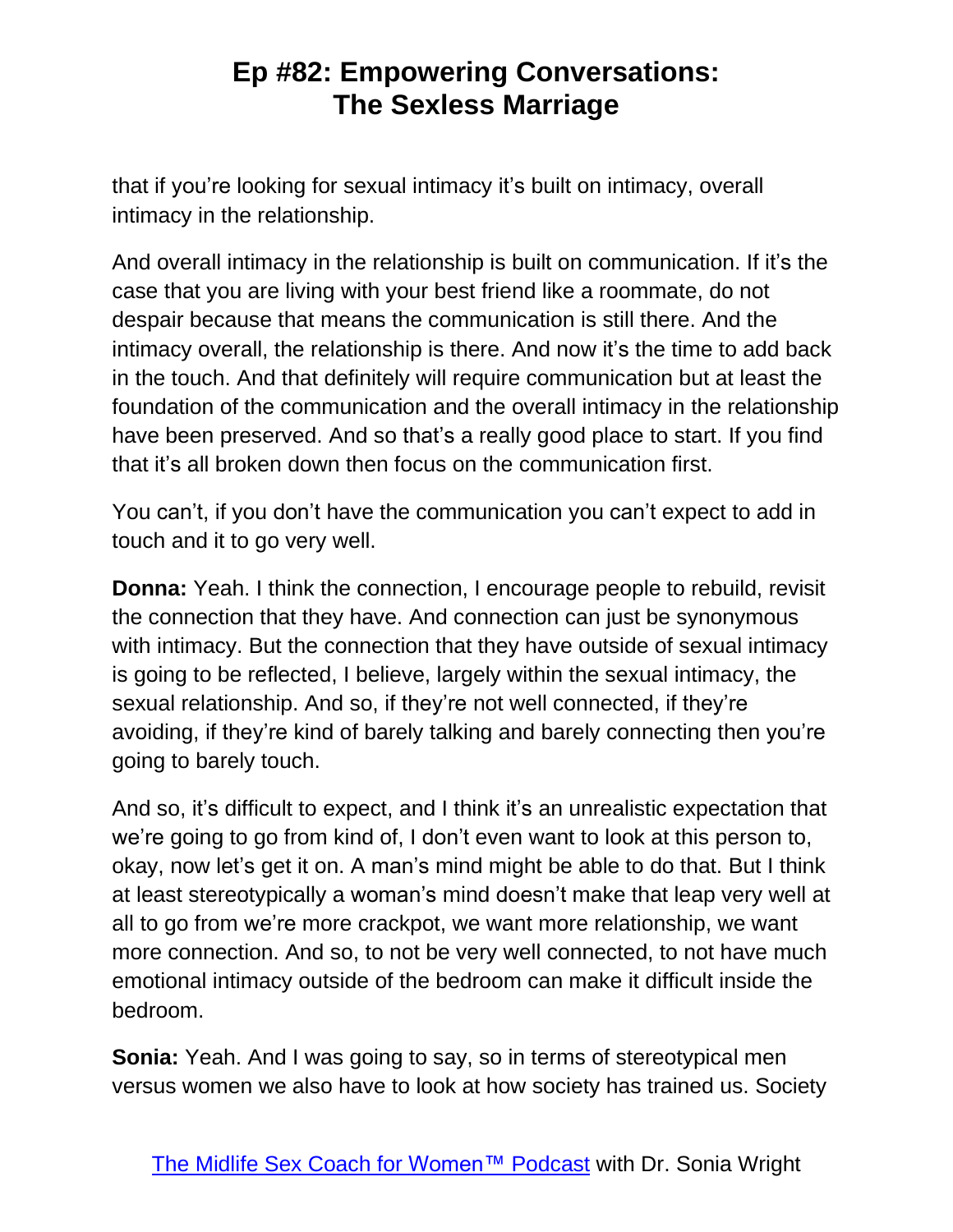had said to men that it's okay to have sex and that's your major form of connection and communication with people. So that's why I will find that men may or may not need as much of a connection there. Whereas society has put a lot of label on women that choose to just have sex. And it has to be because you're in love, that there's connection and stuff like that.

So, when we look and we say women need more connection that is probably true overall. But that also is something that society has said that is the context in which women are less sexual.

**Donna:** It's not a must.

**Sonia:** Yeah. But it is definitely there. So, I think that that's good about the communication and then when it's not there and leading to resentment, and frustration, and ultimately anger. There's this frustration that leads to this resentment. And then the resentment is kind of brewing. And then it's blowing up in anger. So, if you find yourself in anger, definitely communication. And if you need to check in with a counselor to process a lot of these emotions as well. I think that that's very true.

What do you think about frustration, resentment and anger? Because I kind of put them together.

**Donna:** And they would. It would not be unreasonable at all to expect and just throw back in that gestalt idea. That those all would have a similar emotional response, that they might be on a gestalt together. And so, it makes sense that they get loved together because we often would interpret them similarly and have a similar response. Anger is commonly a secondary response to fear. And so, what are we afraid of? What loss? Is it lack of acceptance? Is there some loss? Is it an identity thing?

We're back to asking ourselves, learning to ask ourselves really good questions. Letting the emotion, the sensation, the feeling that we're experiencing be a clue to us that something is going on. And then to ask ourselves really good questions in response to that sensation, emotion,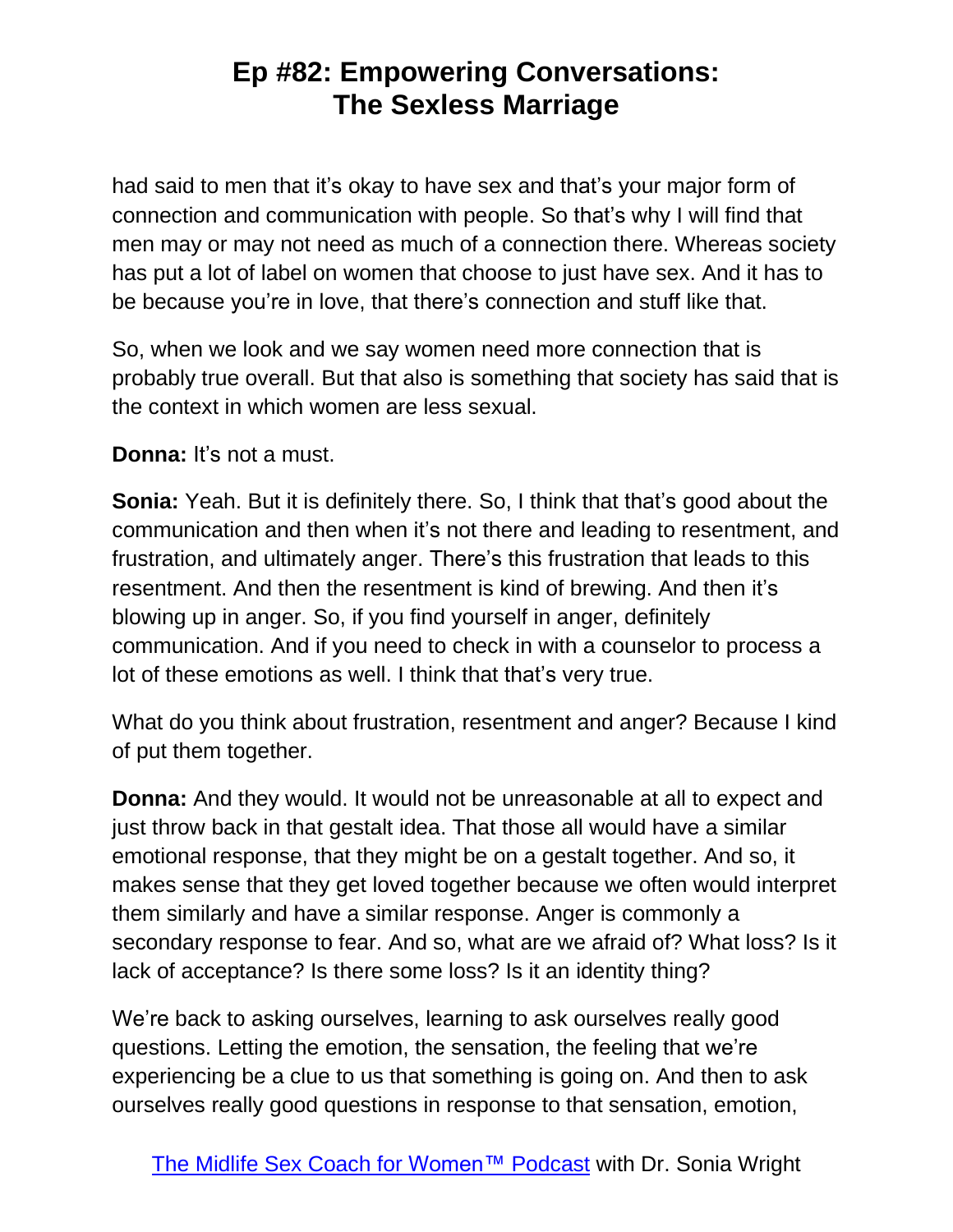feeling because I think they're breadcrumbs. They're going to lead to behaviors. So let the behaviors be your breadcrumbs. The result can be your breadcrumb.

Whatever is going on externally, the emotion that you're experiencing, the behaviors that you're experiencing, what the results are in your life. They are a clue back to what's going on up here between your ears. And so, ask yourself, slow down, ask yourself really good questions to help get to the root of that. And especially understanding that anger can be an often commonly, a secondary emotion to fear, then what is the fear? A great question is, what do I not want to be true that is true?

**Sonia:** Yeah. And that, I like that because it brings up this concept, the deep pain, you're talking about deep emotion. Usually, I find underneath all that anger and frustration, resentment is just a lot of deep pain. And then having to deal with rejection, having to deal with that you have thoughts that your partner thinks you're not sexy enough, or whatever it is. In some way there's rejection, there's loss, there's pain, there's fear, of more emotions that you don't want to handle and feeling overwhelmed.

So that's when I talk about the deep pain. What exactly is the deep pain for you? What is it that you're masking and covering up with the anger, the resentment, or the apathy? So, there's the deep pain. And usually, I see at some point the deep pain and the hopelessness eventually lead into this place. It's too much for people to handle. Eventually they get to this place of numbing out then apathy kicks in because it's a way of protecting yourself. And I just wanted to check in with you what your thoughts are around apathy?

**Donna:** So, in my experience with certain clients where they have a partner who seems to be – well, they're just not asking. They're not initiating anymore. Over time as we worked together what was interesting is they tried to work on themselves from a mental health standpoint, from a physical standpoint. And then they finally just said, "I'm through asking."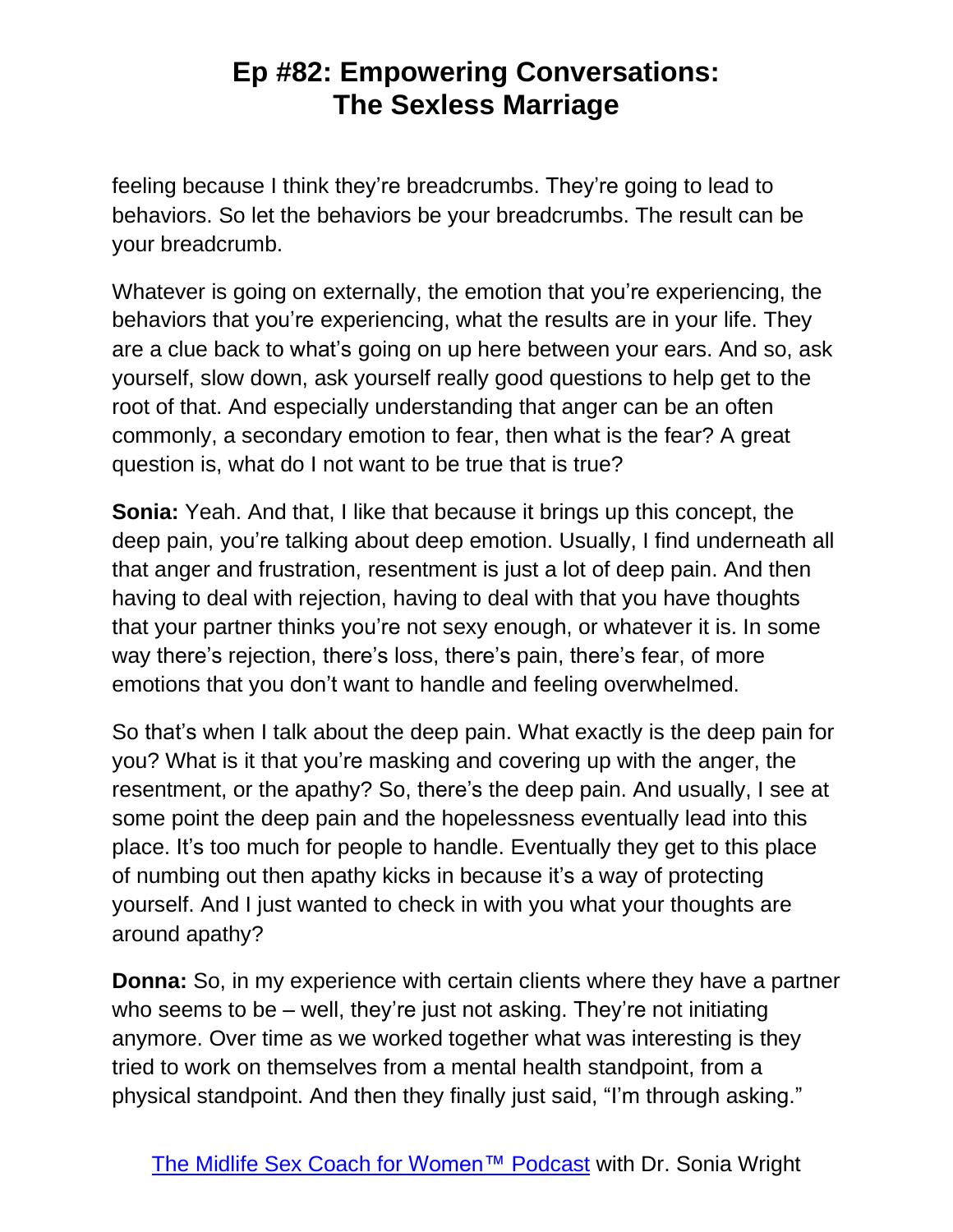And I was a little saddened by that. I could feel for her, the tone in her voice, the frustration.

That's one thing why I love what you do so much is that there is a place for these individuals to come when they finally just don't know where to go, what to do anymore and they just give up. And the risk of then just having a roommate I think is so much greater, or turning to the other things in their life that they have an identity with whether that's kids, grandkids, career, hobbies. And so again we see how there's a wedge that is creating a big divide and nobody even has to hate each other. It's just there is this thing missing. There's no real communication about it.

And one partner has just decided through asking and in their mind, yeah, I'm being rejected and I'm just going to move on.

**Sonia:** Yeah. Honestly I have this theory that that is the origin of scrapbooking. Honestly I can spend hours cutting out little doilies and sticking them in books. It will take up every minute of your time if you let it. And you're making pretty pictures and you're so happy. You don't have to deal with the fact that your partner has checked out or both of you have checked out.

And I'm actually going to do one more on open relationship visiting and non-monogamy visiting. Because sometimes a partner checks out and they will not check back in. And what do you do if you want to be in that relationship still? And just because there's not a sexual component to it, you get to have conversations with your partner. It doesn't necessarily mean you need to give up the relationship if everything's working well but you still want a sexual output, then let's explore non-monogamy.

So, I will be doing one more on when non-monogamy or open relationships come to visit. But yeah, it is very true, when apathy is there. I think apathy is a joy killer. It affects all different aspects of your life. It doesn't stay in one little confined area. So, I think it's something that's very important to look at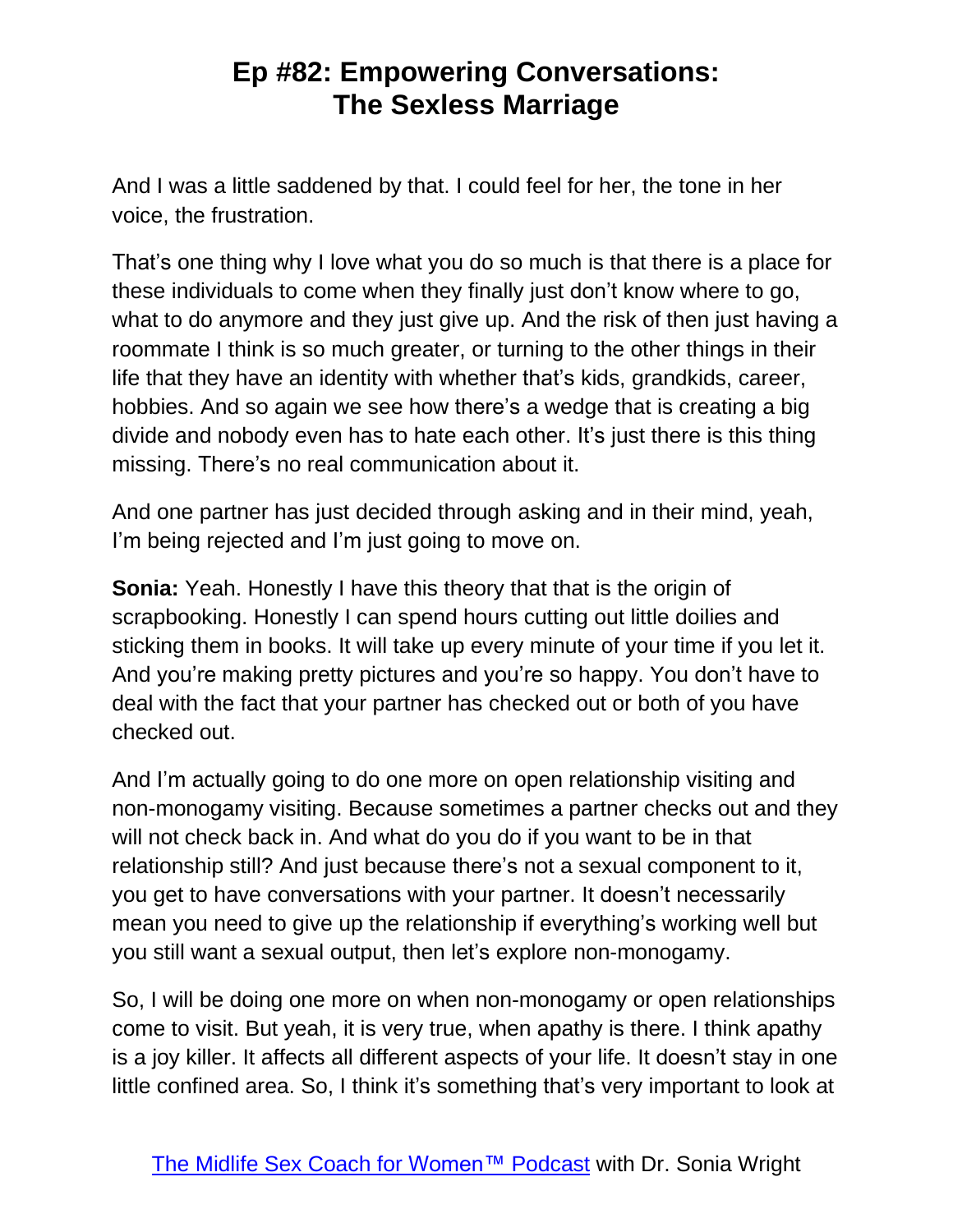what's happening with this apathy and how it's affecting the sexual part of the relationship, but all aspects of your lives as well, [crosstalk] apathy.

**Donna:** And I think it's not because you don't feel. It's because you feel it all.

**Sonia:** You feel it all and yeah, you just get to a place where you can't take it any longer. So, as we said, I'll just mention, so the deal and heal. Deal, identify what's going on, decide if it's worth keeping the relationship. Work on the communication to get to the healing. That's the way it goes. And there's different ways that it looks. The healing part looks a lot of different ways. And you get to choose what's right for you and your relationship.

And if you need help, definitely reach out to a sex coach, a sex therapist, individual counselling, group counselling, do it all. Couples counselling versus individual counselling, there is a lot of different ways to do this. In my Own Your Sexuality Now intimate group it's so fabulous because you're with a group of other women that are dealing with this. So, we have one person in there that is just making – well, there's a lot of people making miraculous transformations. But one person in particular is just doing some amazing things. Actually, so many of them are.

But a lot of the sexless marriage and the apathy thing and deciding that she wants a different future for herself. So, we get to make that choice to have a different future. Okay, Donna, I don't want to keep you forever because I could talk about this for a really long time. So, any last words that you want to put in before we finish up?

**Donna:** I think one thing that came to mind and you mention this often but it deserves being reiterated over and over is that ultimately our sexual pleasure is our responsibility. And so, we can be angry, and resentful, and eventually become apathic, that somebody else is not showing up to the party. And I'm speaking very general on purpose because that can fit any member in a relationship. So, we can put it on them but then we lose our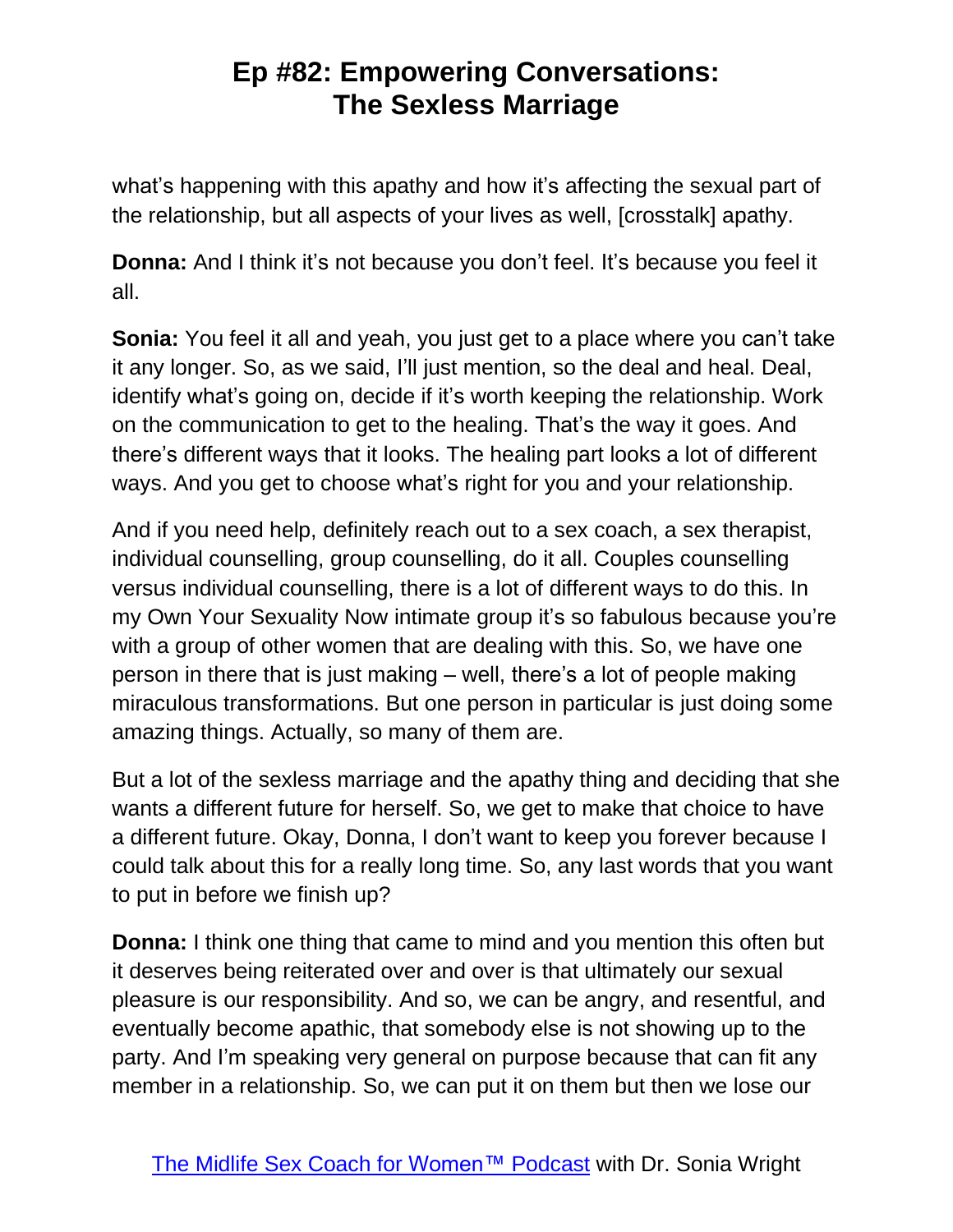power. And so, accepting that my sexual wellness and my sexual health and satisfaction is my responsibility.

Then that opens the door to a lot of possibilities for you. You're not stuck. And ultimately you have the reins to create your sexual experience. And so, you can still enjoy a roommate if that's the direction your relationship's going. And you still have a good relationship, just not the sexual component there are alternatives for you getting what you want but ultimately recognizing that your sexual health, your sexual wellness, your sexual experience is your responsibility. Then that's very empowering I think.

**Sonia:** Yeah. And definitely I don't want to end the note to make people think that their only choice now is eventually to go to non-monogamy. That is just one of the choices. There are, I have seen many marriages and relationships come back from this place doing the work. But it does require a lot of communication and willingness to listen and not blame. And to get vulnerable and to deal with the emotions that you've been avoiding. And to be open and creative to different concepts of sexuality and to be okay with adding the touch back in.

Alright, thank you so much, Coach Donna. And I look forward again next month probably as we talk about something else. I love you so much.

**Donna:** I love you. Always so fun. Thank you. Thank you.

**Sonia:** Thank you. Thank you, Diamonds, see you next week.

Hey Diamonds, do you want to reignite the passion that's gone missing from your life? Do you want to want to want it again? You know I'm on a mission to end the emotional pain and isolation that women experience associated with sexual difficulties. And many of you also know that I was once in that place where I was experiencing little to no sexual intimacy in my life. And I kept thinking that there was something that was wrong with